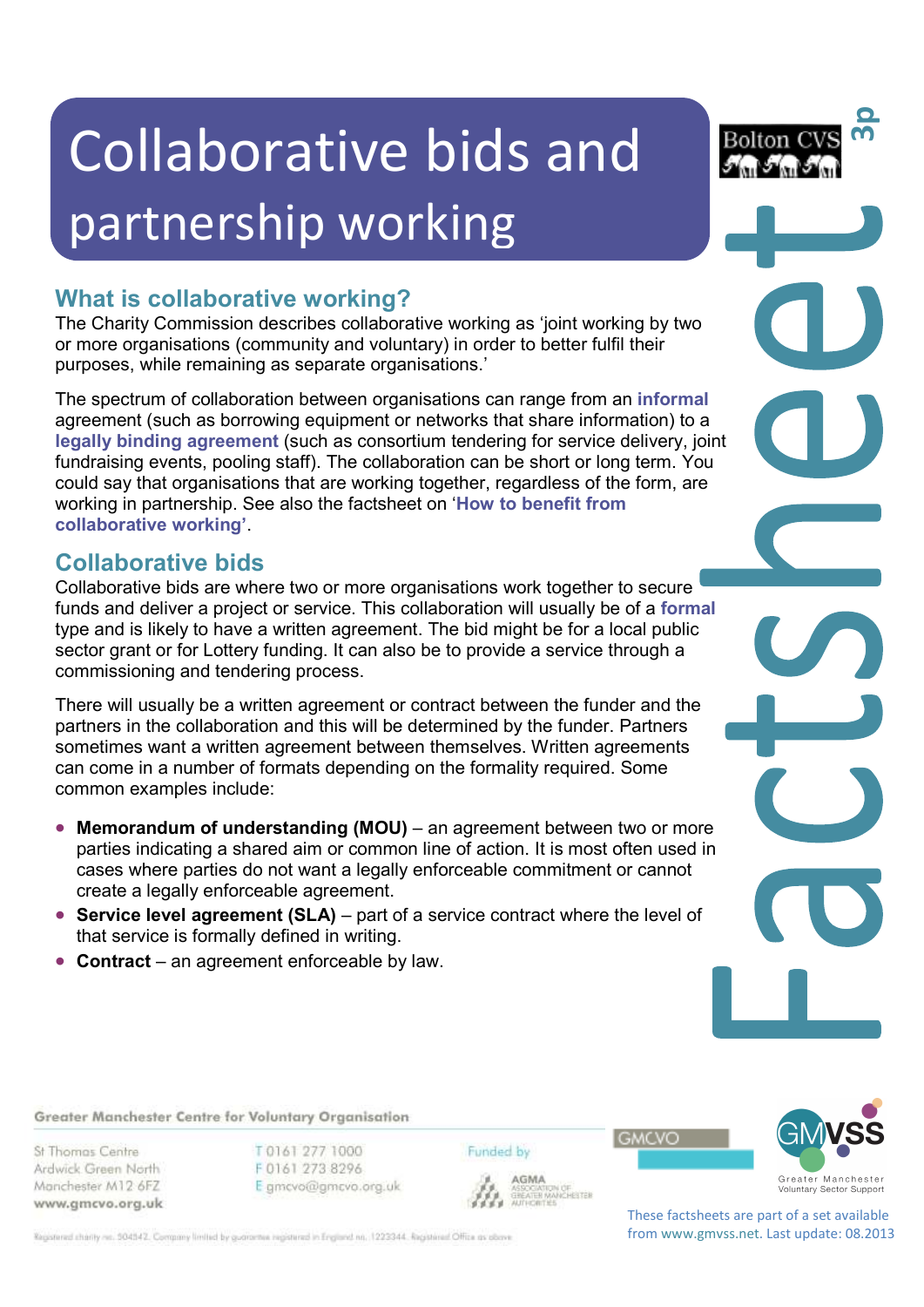# This factsheet is for guidance only - see terms of use, copyright and disclaimer on www.gmvss.net/terms

## **Why a collaborative bid?**

The following reasons increase the chances of success than if the bid was pursued by one organisation alone. Funders often look for what is called 'collaborative advantage', which simply means the benefits achieved by working together. Here are some reasons why you might want to bid collaboratively:

- The bid is too big for one organisation to manage
- To reduce costs or share risks
- To improve service delivery
- To share good practice, information and specialist skills
- To target new groups or access a wider geographical area
- To increase the profile, capacity and reach

## **What form can collaboration take?**

Here are some examples of different types of collaboration:

- Separate organisations come together for a particular bid or project but remain independent
- One organisation can assist another it may be some form of specialist help
- A completely new organisation is set up for a specific purpose in addition to existing entities
- One organisation takes a 'lead' and others agree on what part they are willing /able to play. There are occasions where the 'lead' organisation can act as a management agency only and subcontract out the service delivery to other organisations

## **What about the risks?**

There is always a risk that the collaboration will not work or that it will not do what was intended. You should have a clear strategy in order to meet your outcomes and try and manage any risks by identifying them as early as possible, because if the partnership is unsuccessful, it could damage your identity, brand and reputation.

## **To collaborate on a bid or not?**

Things to question and think about:

- **Why** are you thinking about the collaborative bid, eg survival?
- **Who** will you partner with what do you know about them and what do they know about you?
- **What** do you hope to achieve by collaborating in a bid?
- **Who** proposed the idea, is there a conflict of interest?
- **What** about your trustees and chief officer, are they supportive of the idea?

Greater Manchester Centre for Voluntary Organisation

St Thomas Centre Ardwick Green North Manchester M12 6FZ www.gmcvo.org.uk

T0161 277 1000 F0161 273 8296 E gmcvo@gmcvo.org.uk Funded by **AGMA** 

Registered charity no. 504542. Company limited by guarantee registered in England no. 1223344. Registered Office as obove.

# **Key Words**

**Beneficiaries** – the people the organisation aims to support

**Collaborative advantage** 

– the benefits achieved by working together

#### **Collaboration or**

**partnership working** – two or more organisations working together with a shared aim

#### **Commissioning** –

securing the services that address the needs of the service user. This then requires a tendering or procurement process

#### **Compact (the)** – an

agreement between Government and the voluntary and community sector in England

#### **Memorandum of**

**understanding (MOU)** – an agreement between two or more parties indicating an intended common line of action

**Strategic vision** – a set of ideals and priorities, a picture of the future, a sense of what makes the organisation special and unique



These factsheets are part of a set available from www.gmvss.net. Last update: 08.2013

**GMCVO**